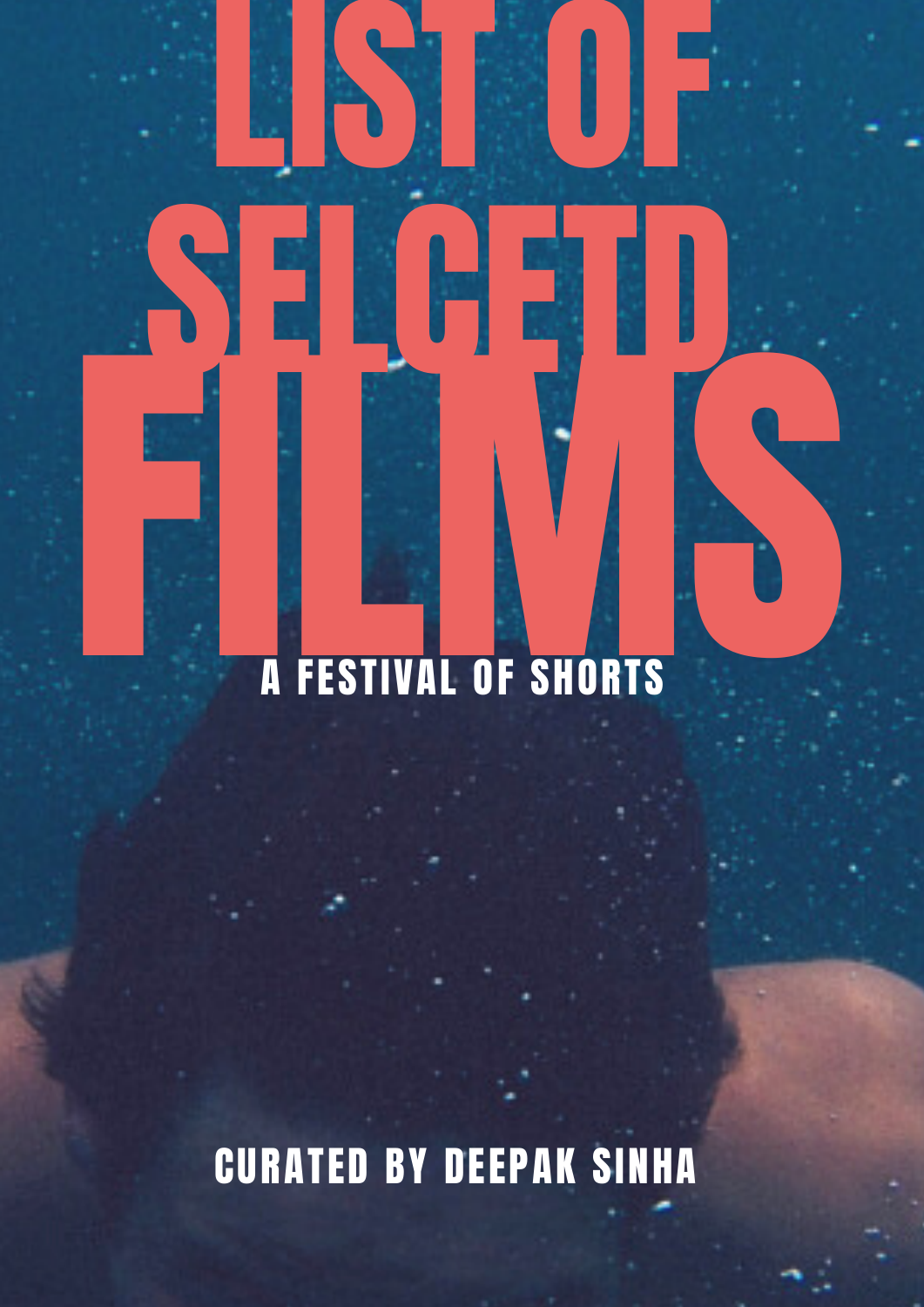

### 31 th July 10:30 Am IST/UK /USA/CHINA/IRAN Time Zones

#### Opening Welcome to Digital Festival , INAUGURATION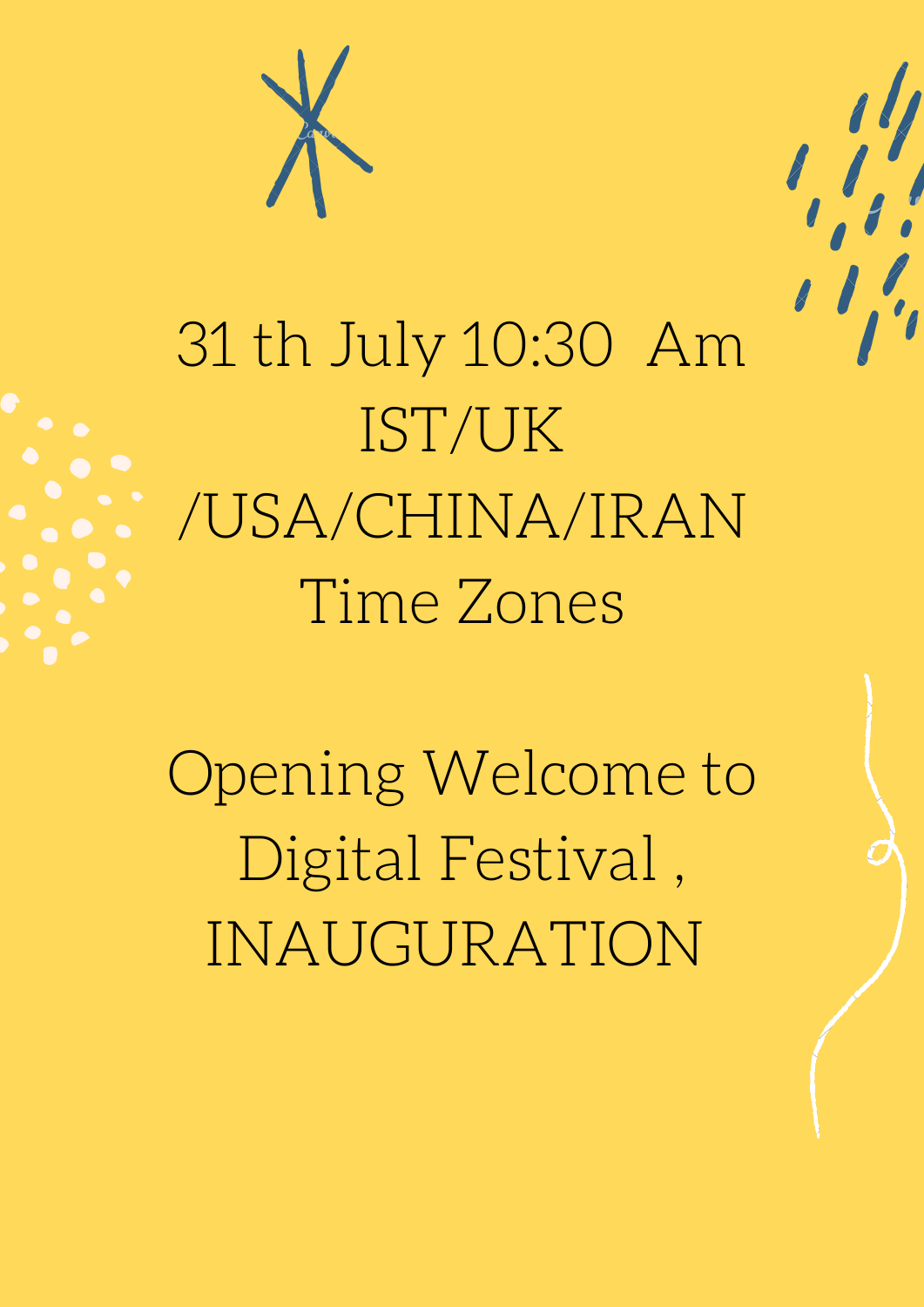#### 31 th July 11:00 AM, ST/UK /USA/CHINA/IRAN

#### TALK ON IRAN CINEMA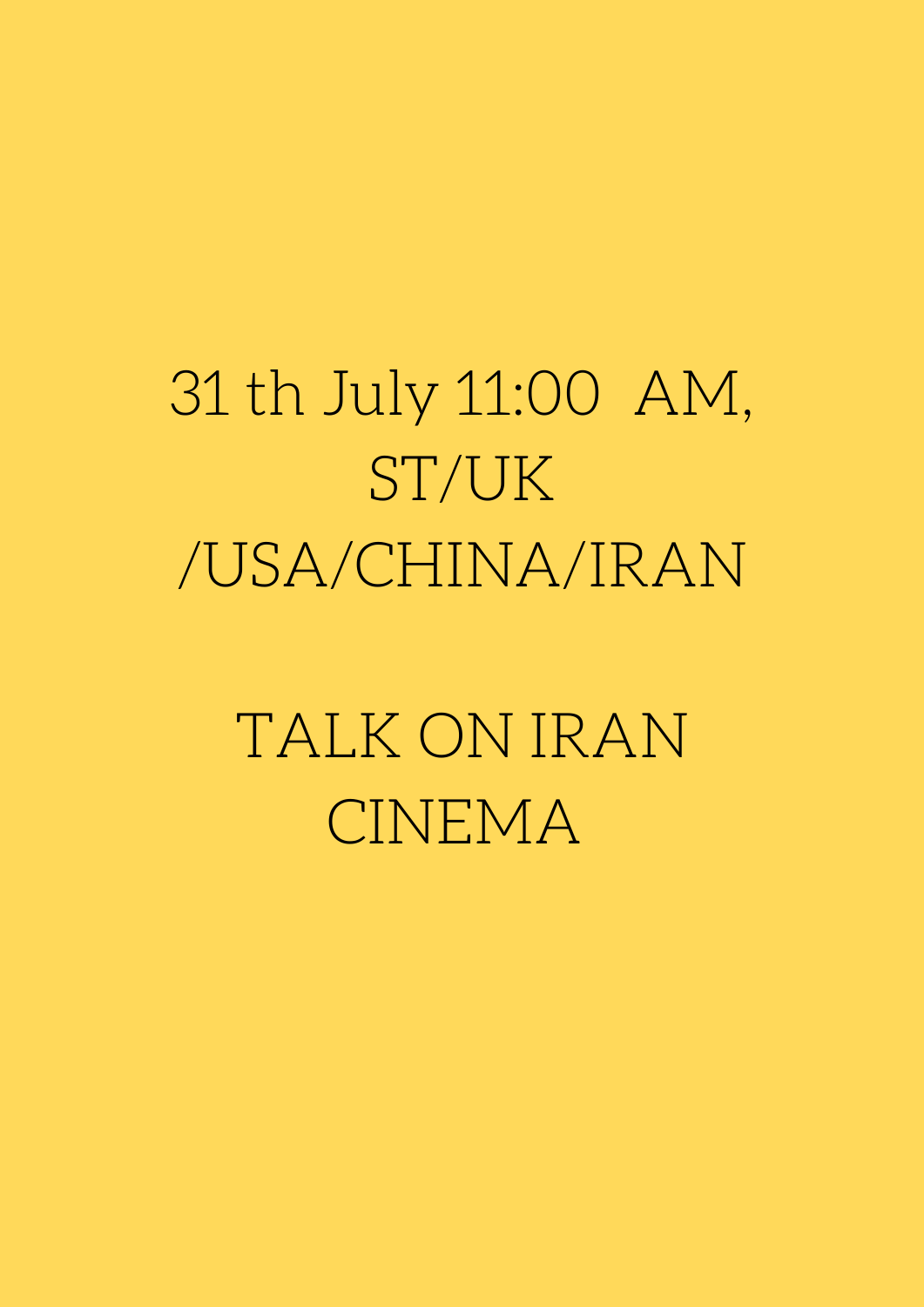31 th July 10:30 Am TO 3: 30 pm ST/UK /USA/CHINA/IRAN

5 FILMS FROM

#### INTERNATIONAL SHORTS CATEGORY

- 
- 
- 
- -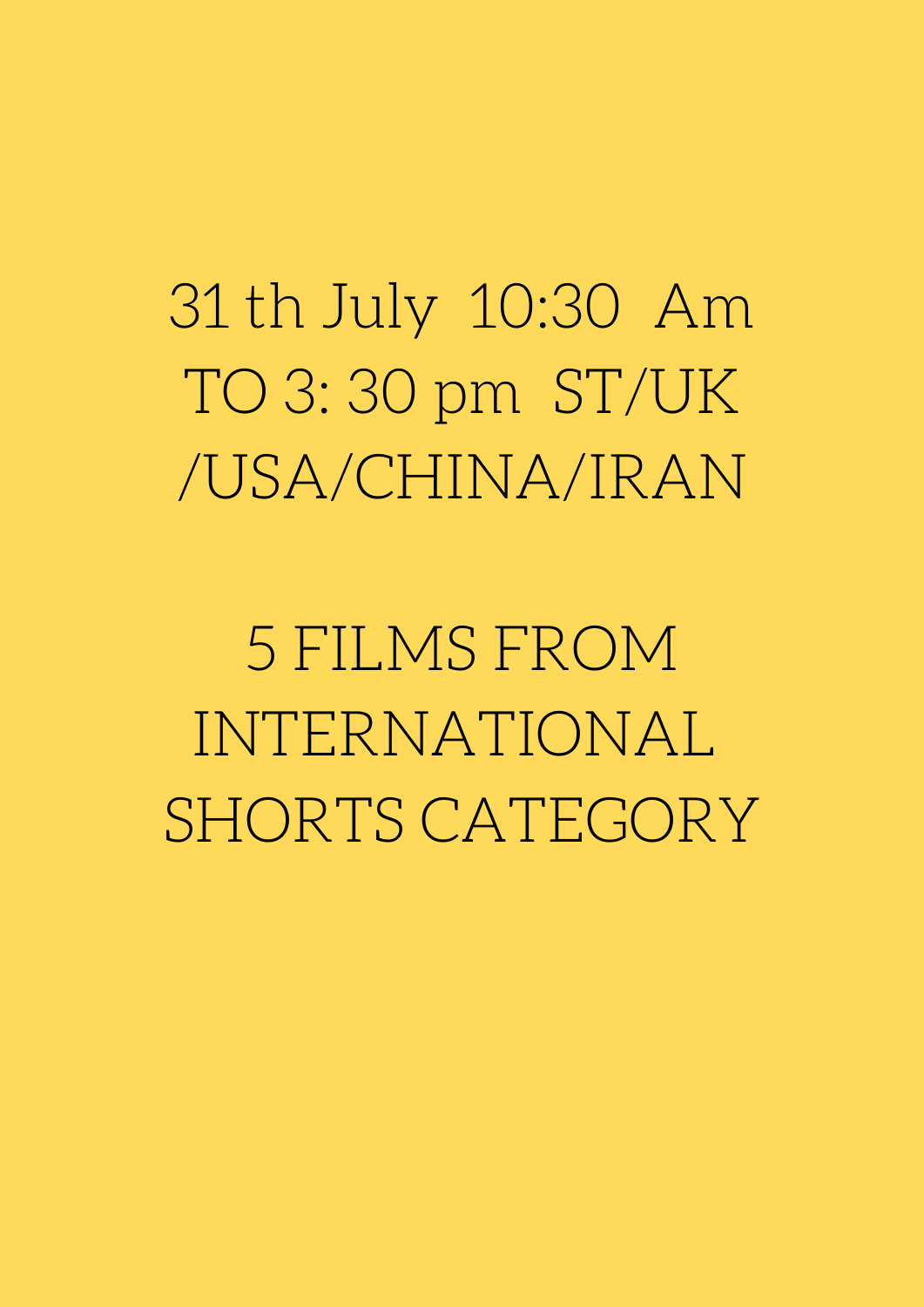31 th July 3:30 pm TO 8: 30 pm ST/UK /USA/CHINA/IRAN

#### 5 FILMS FROM

#### INTERNATIONAL SHORTS CATEGORY

- 
- 
- 
- -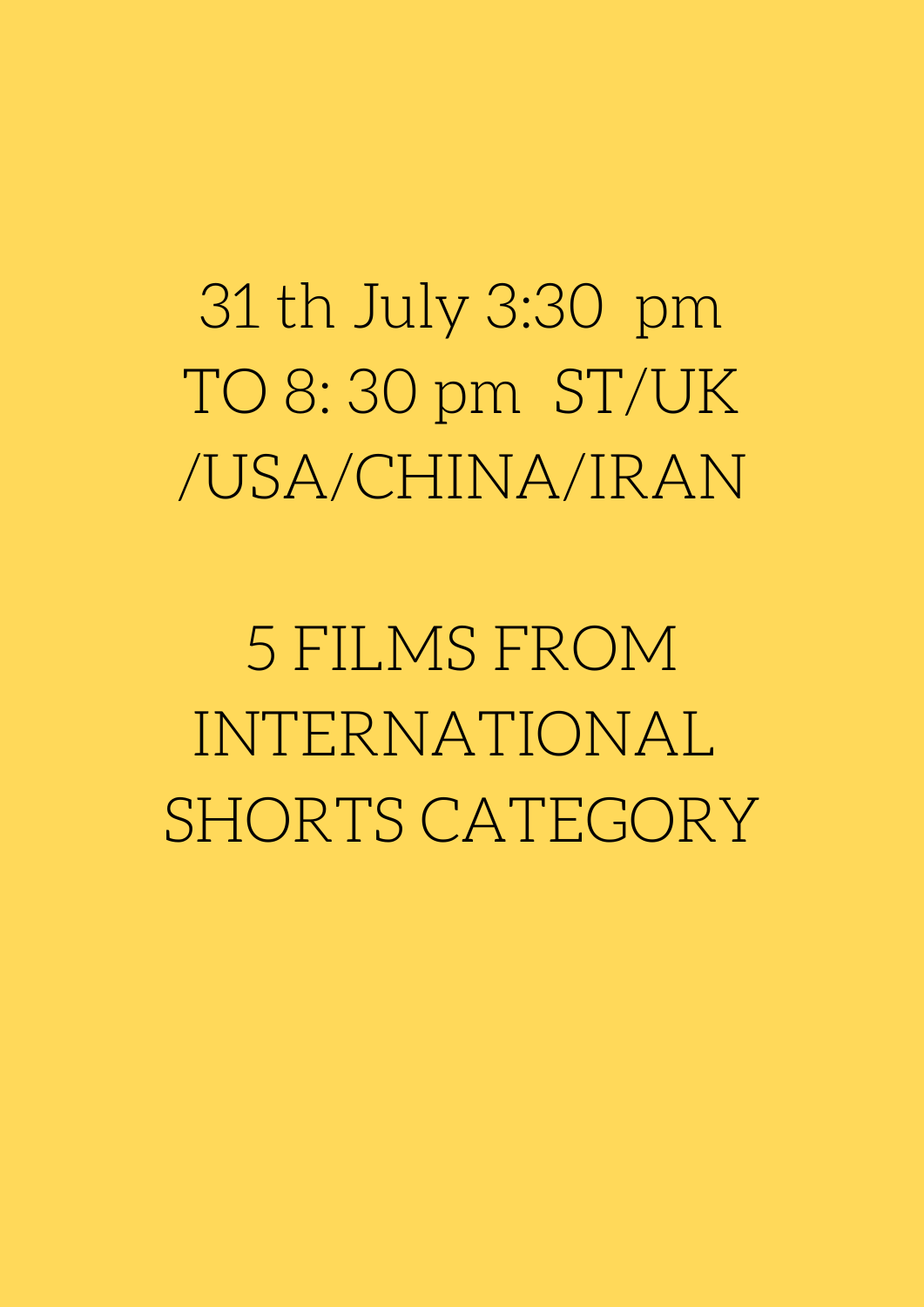#### 31 th July 8:30 PM, ST/UK /USA/CHINA/IRAN

TALK ON

## SEXUALITY ON SCREEN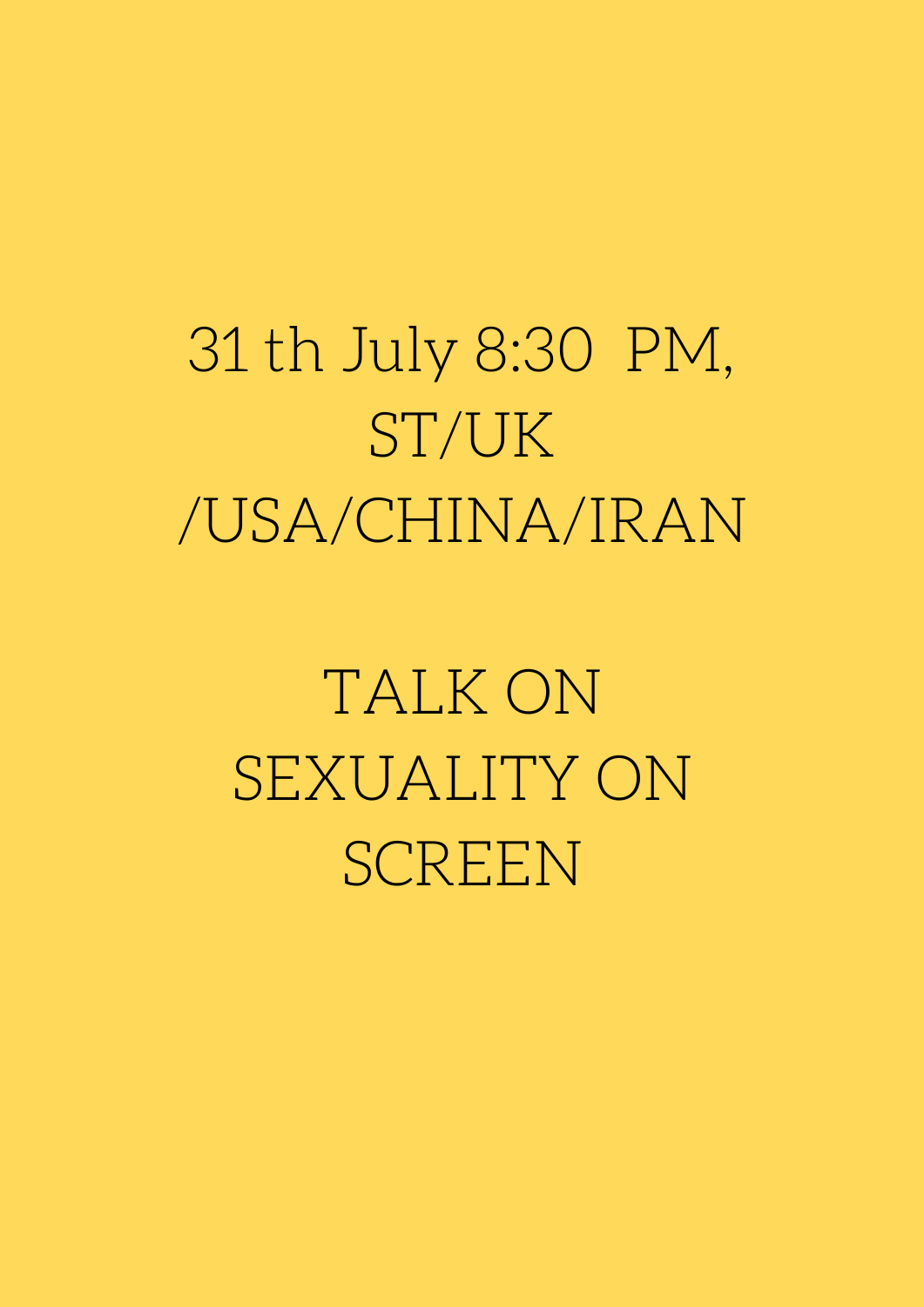31 th July 9:00 pm TO 2: 00 am , 26T JULY IST/UK /USA/CHINA/IRAN Time Zones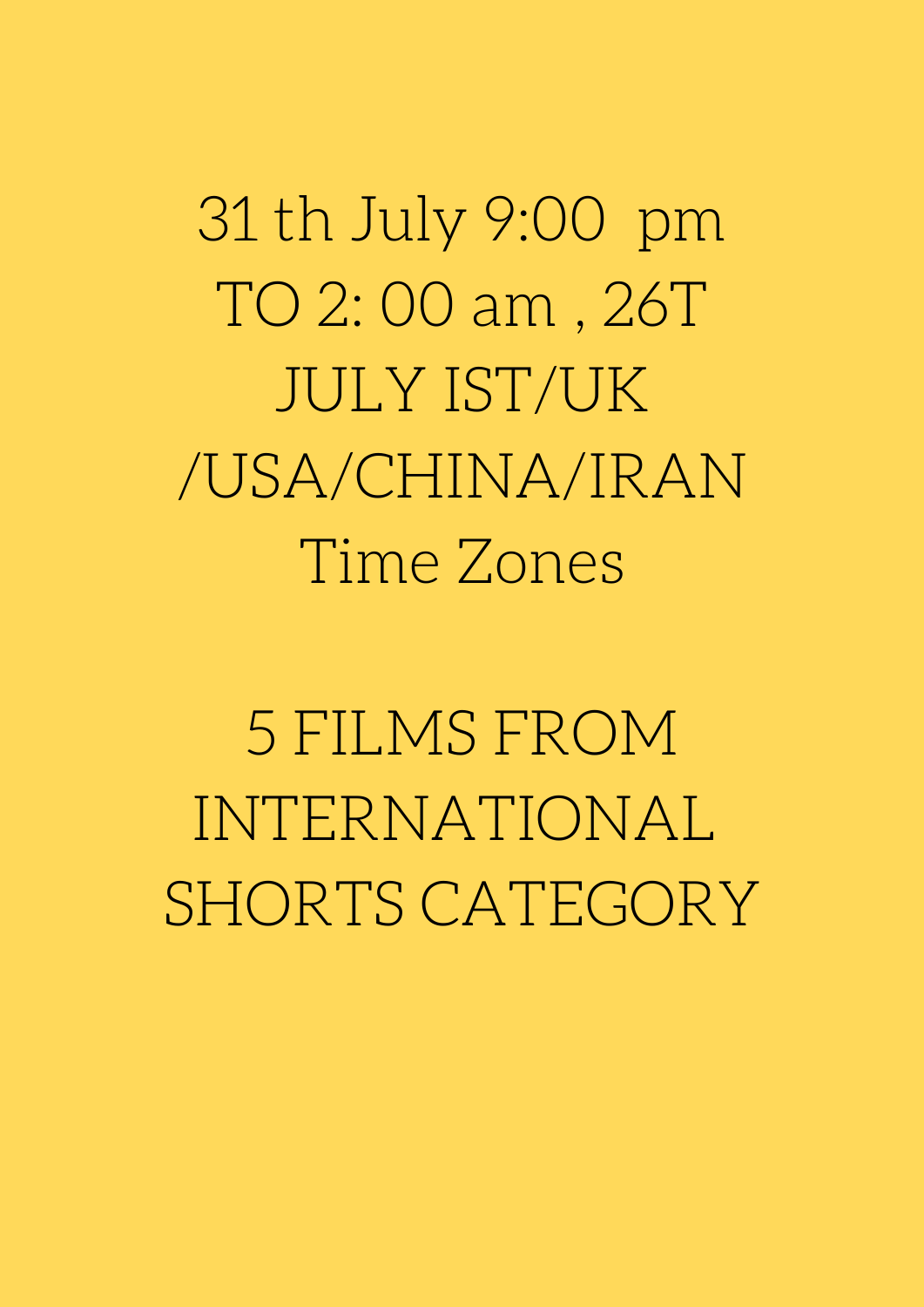1st August 2:00 Am TO 7: 00 Am IST/UK /USA/CHINA/IRAN Time Zones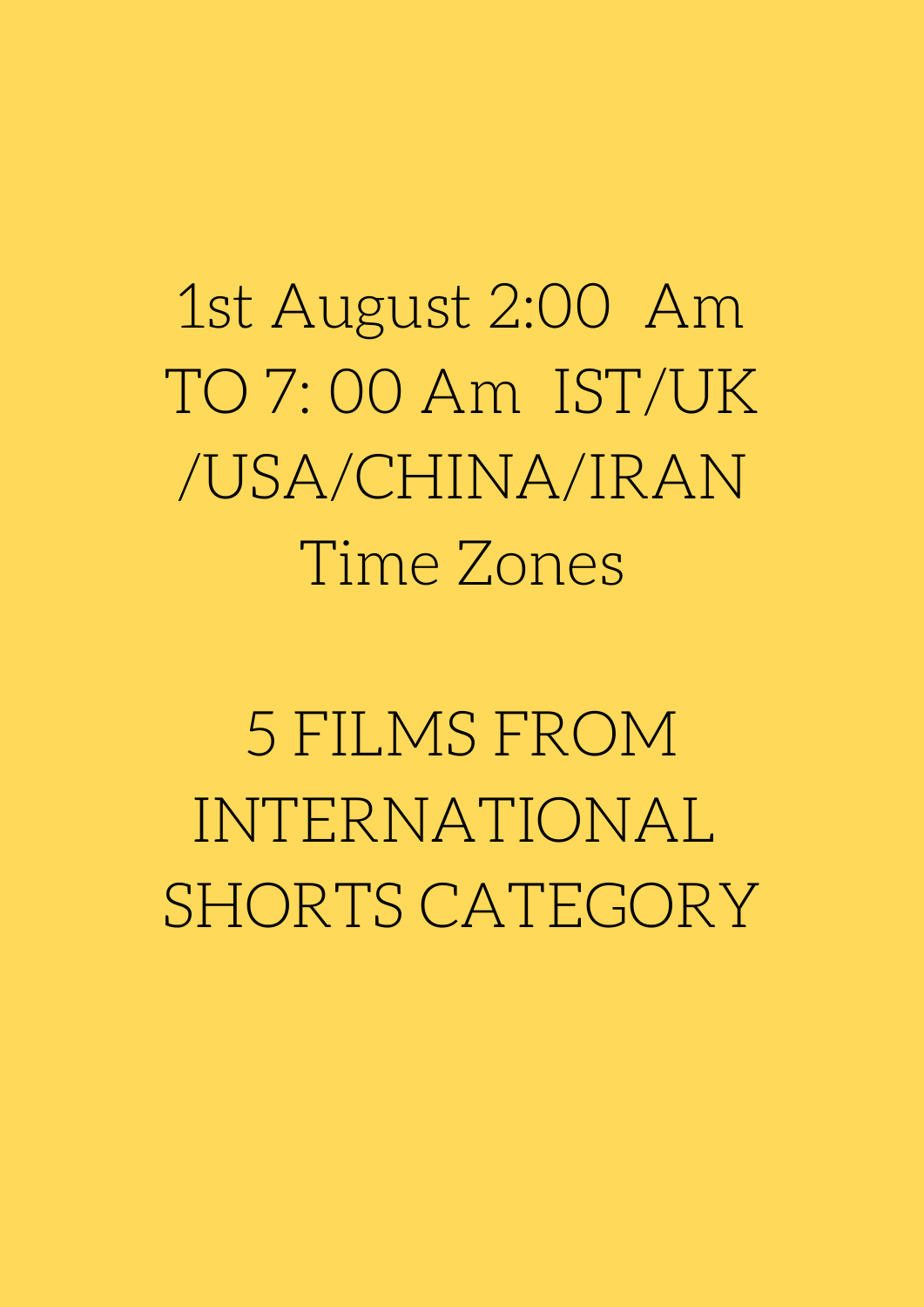1st August 7:00 Am TO 12: 00 Pm IST/UK /USA/CHINA/IRAN Time Zones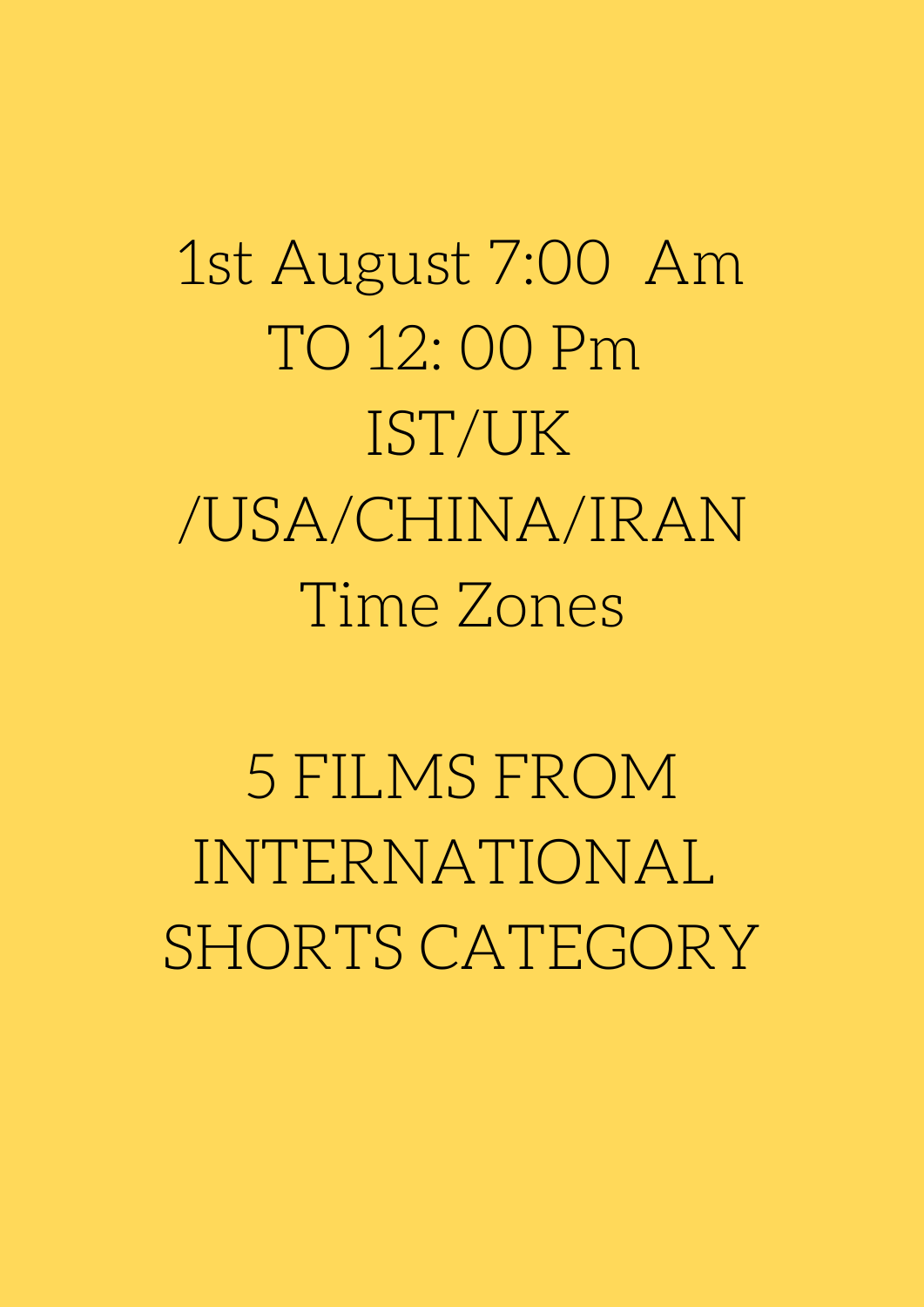1st August 12:00 Am TO 5: 00 Pm IST/UK /USA/CHINA/IRAN Time Zones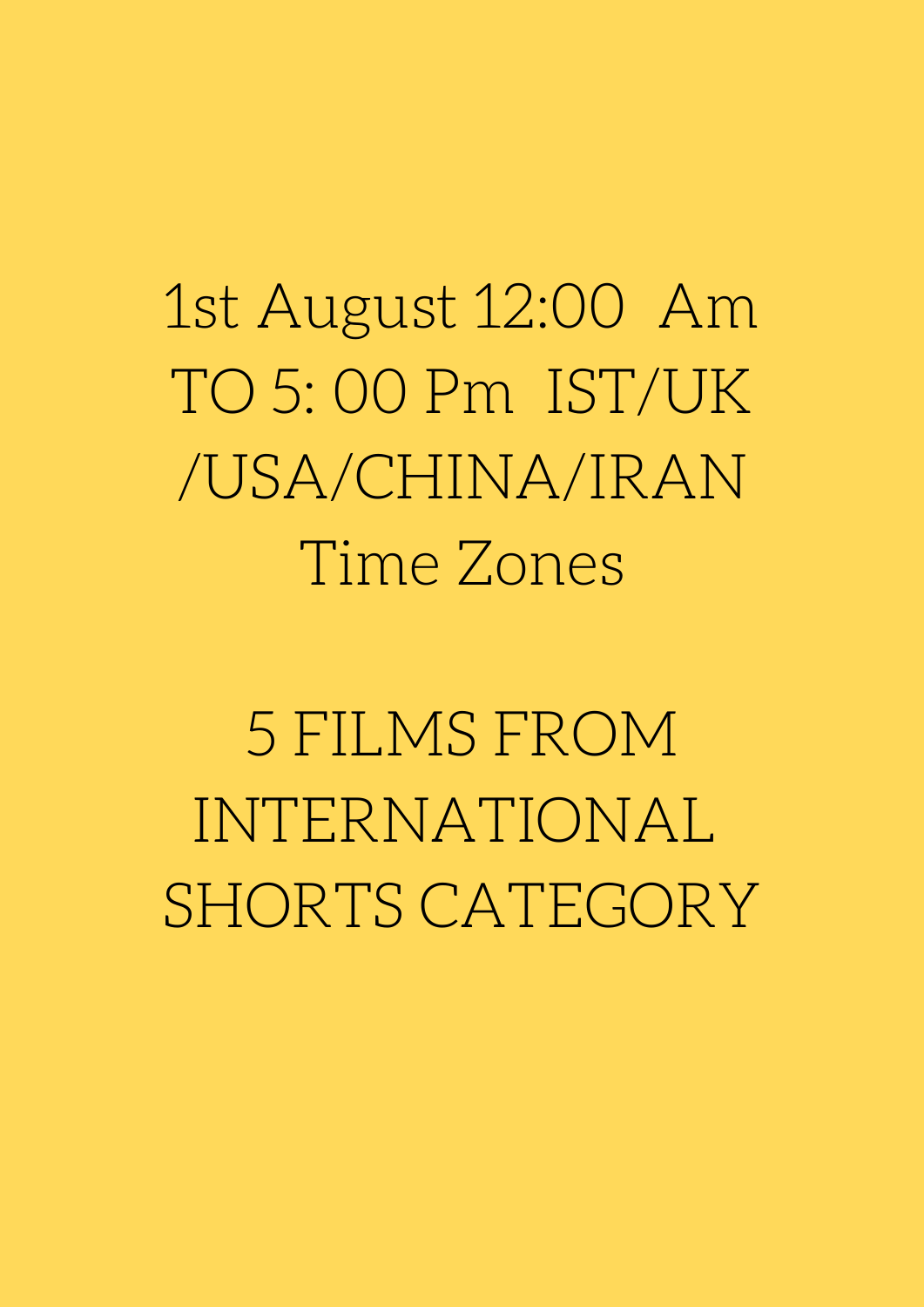1st August 5:00 Pm TO 10: 00 Pm IST/UK /USA/CHINA/IRAN Time Zones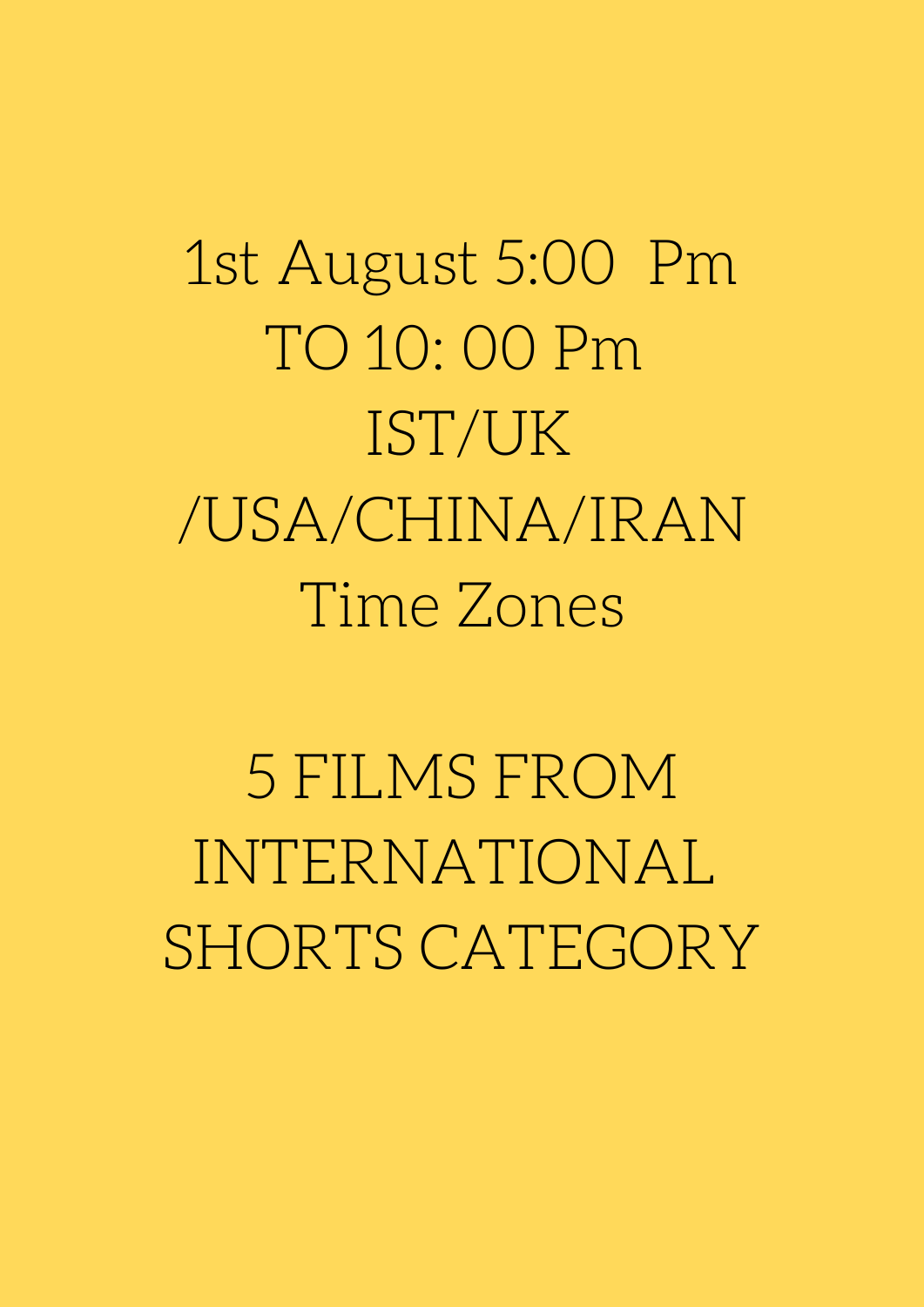1st August 10:00 Pm TO 3: 00 Am IST/UK /USA/CHINA/IRAN Time Zones

INDIA/INTERNATI ONAL CUMENTARY INTERNATIONAL FEATURES NOMINEES EVENING MADNESS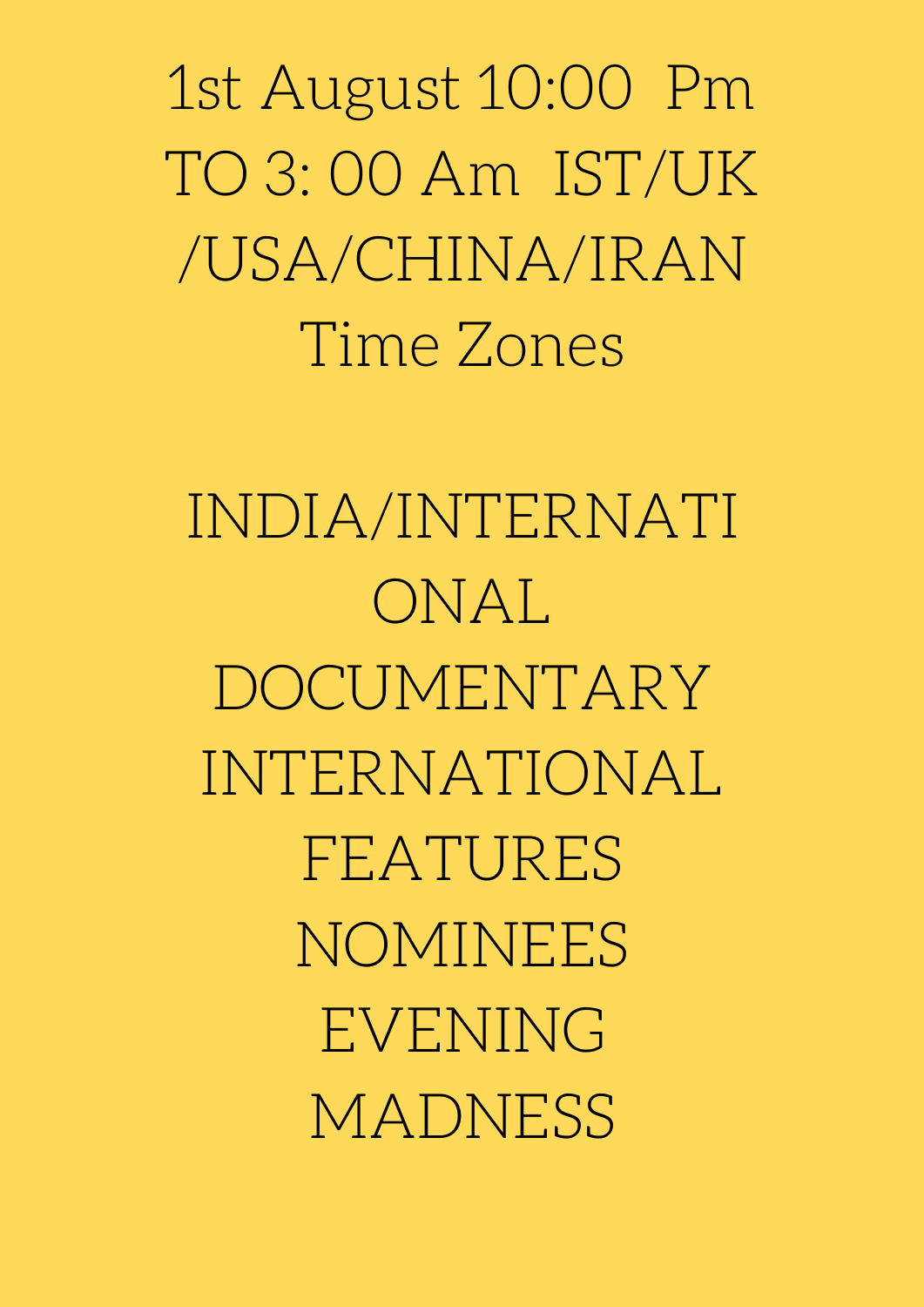1st August 12:00 Pm TO 5: 00 Pm IST/UK /USA/CHINA/IRAN Time Zones

1 FILMS FROM INTERNATIONAL

SHORTS CATEGORY 6 FILMS FROM INDIAN SHORTS CATEGORY